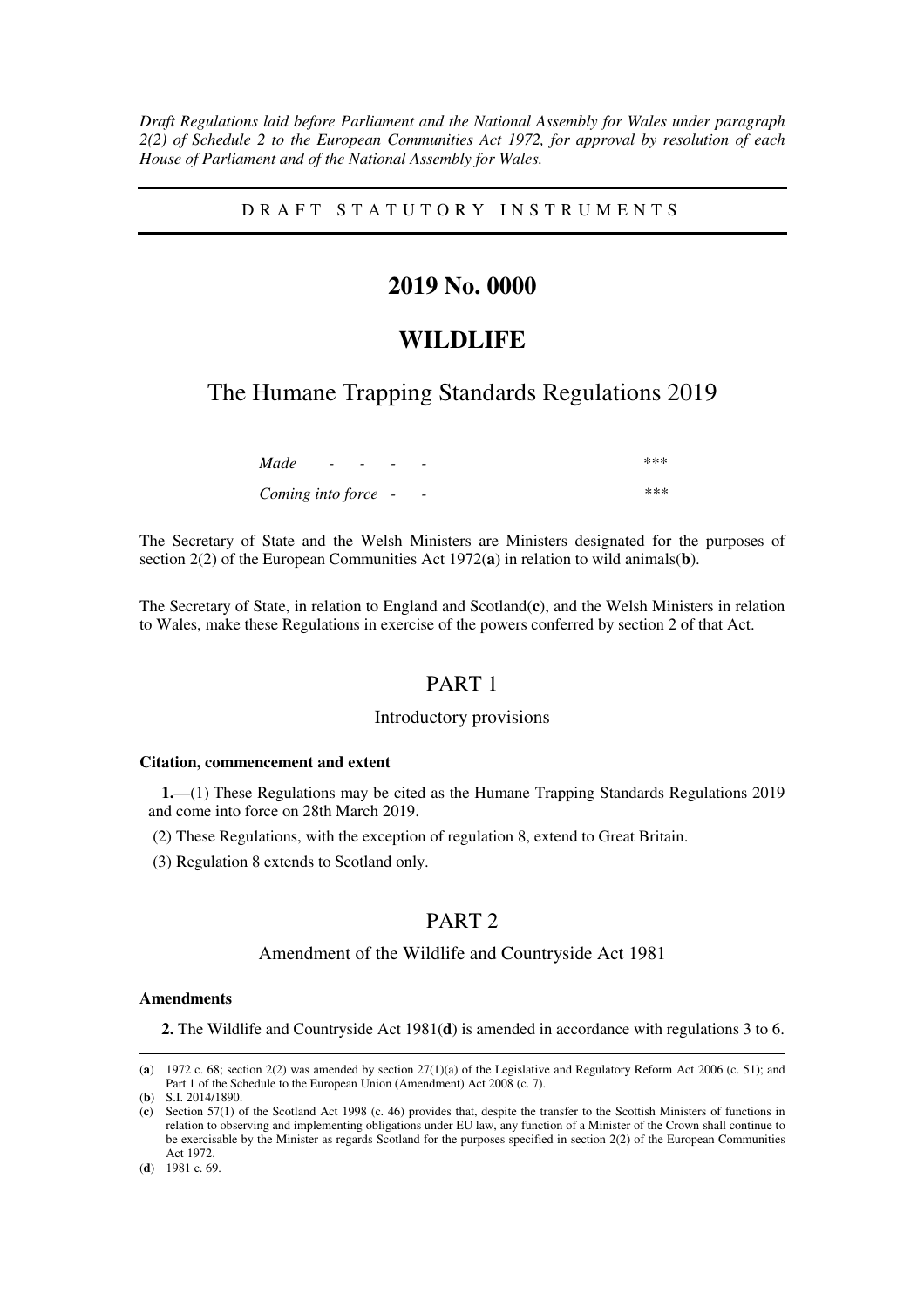#### **Amendment of section 11**

**3.**—(1) Section 11 (prohibition of certain methods of killing or taking wild animals)(**a**) is amended as follows.

(2) For subsection (2) substitute—

"(2) Subject to the provisions of this Part, a person shall be guilty of an offence if that person—

- (a) uses any trap or snare for the purpose of killing or taking or restraining any wild animal included in Schedule 6 or 6ZA;
- (b) sets in position any trap or snare of such a nature and so placed as to be—
	- (i) in England and Wales, calculated to cause bodily injury to any wild animal included in Schedule 6 or 6ZA;
	- (ii) in Scotland, likely to cause bodily injury to any such wild animal;
- (c) sets in position any electrical device for killing or stunning, or any poisonous, poisoned or stupefying substance, of such a nature and so placed as to be—
	- (i) in England and Wales, calculated to cause bodily injury to any wild animal included in Schedule 6;
	- (ii) in Scotland, likely to cause bodily injury to any such wild animal;
- (d) uses for the purpose of killing or taking any wild animal included in Schedule 6—
	- (i) any electrical device for killing or stunning;
	- (ii) any poisonous, poisoned or stupefying substance;
	- (iii) any net;
	- (iv) any automatic or semi-automatic weapon;
	- (v) any device for illuminating a target or sighting device for night shooting;
	- (vi) any form of artificial light or any mirror or other dazzling device;
	- (vii) any gas or smoke not falling within sub-paragraph (ii);
	- (viii) any sound recording used as a decoy; or
	- (ix) any mechanically propelled vehicle in immediate pursuit of any such animal;
- (e) uses any mechanically propelled vehicle for the purpose of driving any wild animal included in Schedule 6; or
- (f) knowingly causes or permits to be done an act mentioned in paragraphs (a) to (e).".
- (3) In subsection (5), for " $(2)(b)$ , (c), (d) or (e)" substitute " $(2)(a)$ , (d) or (e)".
- (4) In subsections  $(6)$  and  $(7)$ 
	- (a) for "subsection  $(2)(a)$ " substitute "subsection  $(2)(b)$  or  $(c)$ ";
	- (b) for "Schedule 6" substitute "the relevant Schedule".
- (5) After subsection (7), insert—

-

"(7A) In subsections (6) and (7), "the relevant Schedule" means—

- (a) where proceedings relate to an offence under subsection (2)(b), Schedule 6 or 6ZA;
- (b) where proceedings relate to an offence under subsection (2)(c), Schedule 6.".

<sup>(</sup>**a**) Subsection (2) was amended in relation to England and Wales by section 2(3) of the Wildlife and Countryside (Amendment) Act 1991 (c. 39), and in relation to Scotland by paragraph 10 of Schedule 6 to the Nature Conservation (Scotland) Act 2004 (asp 6). Subsection (5) was amended by section 2(5) of the Wildlife and Countryside (Amendment) Act 1991, and paragraph 10 of Schedule 6 to the Nature Conservation (Scotland) Act 2004. Subsection (7) was inserted by section 2(6) of the Wildlife and Countryside (Amendment) Act 1991.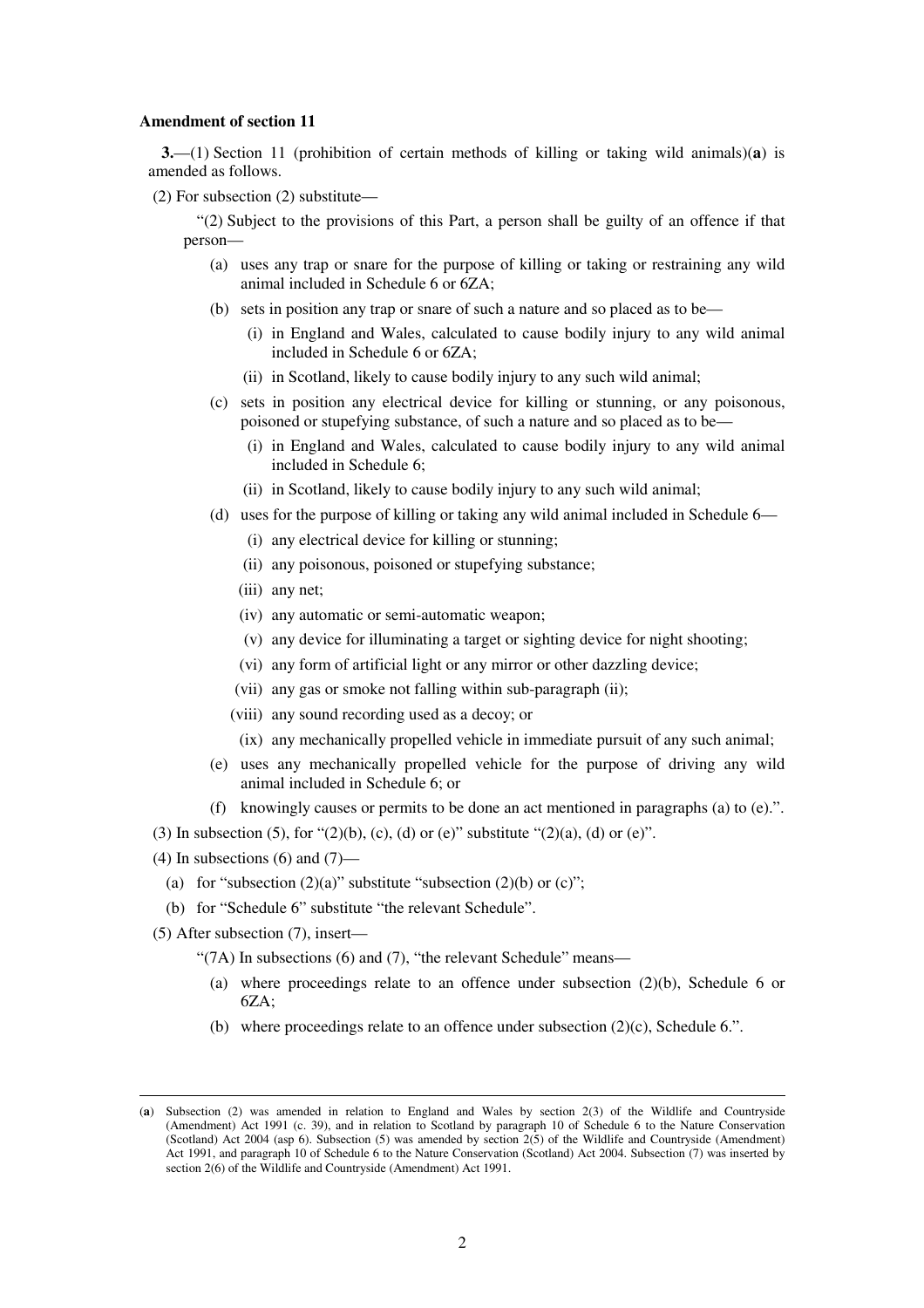#### **Amendment of section 16**

**4.** In section 16 (power to grant licences)(**a**), after subsection (3) insert—

"(3ZA) A licence granted under subsection (3) may permit the use of a trap or snare for the purpose of killing, taking or restraining a wild animal included in Schedule 6ZA only if the trap or snare—

- (a) meets the conditions relating to certification (see subsections (3ZB) to (3ZF)); or
- (b) meets the approved design conditions (see subsections (3ZG to (3ZI)).

This subsection is subject to (3ZJ).

(3ZB) For the purposes of subsection (3ZA)(a) the conditions relating to certification are that—

- (a) the trap or snare is of a certified type and make;
- (b) the manufacturer of the trap or snare provides instructions as to how it should be set, operated safely and maintained; and
- (c) where it is manufactured on or after 28th March 2019, the trap or snare is identified by its manufacturer by means of a permanent marking as being of a certified type and make.

(3ZC) For the purposes of subsection (3ZB)(b), instructions provided by the supplier of a trap or snare with the authorisation of the manufacturer of that trap or snare are to be treated as provided by the manufacturer.

(3ZD) For the purposes of this section, a type and make of trap or snare is "certified" in relation to a wild animal included in Schedule 6ZA if it is certified by or on behalf of any of the following authorities as conforming (where the trap or snare is set in accordance with any instructions provided by the manufacturer) to the standards set out in the international trapping standards agreement in relation to the trapping of that animal—

- (a) the Secretary of State;
- (b) the Welsh Ministers;
- (c) the Scottish Ministers;
- (d) in Northern Ireland, the Department of Agriculture, Environment and Rural Affairs(**b**);
- (e) an authority in another country or territory which is designated for the purposes of the international trapping standards agreement as a certifying authority.
- (3ZE) The relevant authority shall—

- (a) publish in such manner as it considers appropriate a list of all traps and snares of a certified type and make of which it is aware; and
- (b) make the list available to anyone who asks for it in in writing(**c**).
- (3ZF) For the purposes of subsection (3ZE), "the relevant authority" means—
	- (a) in relation to England, the Secretary of State;

<sup>(</sup>**a**) Section 16 was amended by paragraph 11 of Schedule 9 to the Environment Protection Act 1990 (c. 43), paragraph 15 of Schedule 6 to the Nature Conservation (Scotland) Act 2004, paragraph 72 of Part 1 of Schedule 11 to the Natural Environment and Rural Communities Act 2006 (c. 16), section 10 of the Marine and Coastal Access Act 2009 (c. 23), section 104 of the Marine (Scotland) Act 2010 (asp 5), sections 4(1) and (4), 9, 13(1) and (4), 17(1) and (2) and 18(1) and (2) of the Wildlife and Natural Environment (Scotland) Act 2011 (asp 6), and paragraph 6 of Schedule 12 to the Countryside and Rights of Way Act 2000 (c. 37), and by S.I. 1995/2825, 2007/1843, and 2013/755.

<sup>(</sup>**b**) The powers relating to traps and snares under Articles 12 and 12A of the Wildlife Order (Northern Ireland) 1985 (S.I. 1985 No. 171 (N.I.2) were transferred from the Department of the Environment to the Department of Agriculture, Environment and Rural Affairs by Article 8(1)(c) of the Departments (Transfer of Functions) Order (Northern Ireland) 2016 (S.R. 2016 No. 76).

<sup>(</sup>**c**) Requests in writing can be made in England to the Wildlife Management Team, Natural Environment Policy Directorate, Defra, Horizon House, Deanery Road, Bristol, BS1 5AH. In Wales, requests in writing can be made to the Land, Nature and Forestry Division, Welsh Government, Rhodfa Padarn, Llanbadarn Fawr, Aberystwyth, Ceredigion, SY23 3UR. In Scotland, requests in writing can be made to Wildlife and Protected Areas, Natural Resources Division, Directorate for Environment and Forestry, The Scottish Government, Victoria Quay, Edinburgh, EH6 6QQ.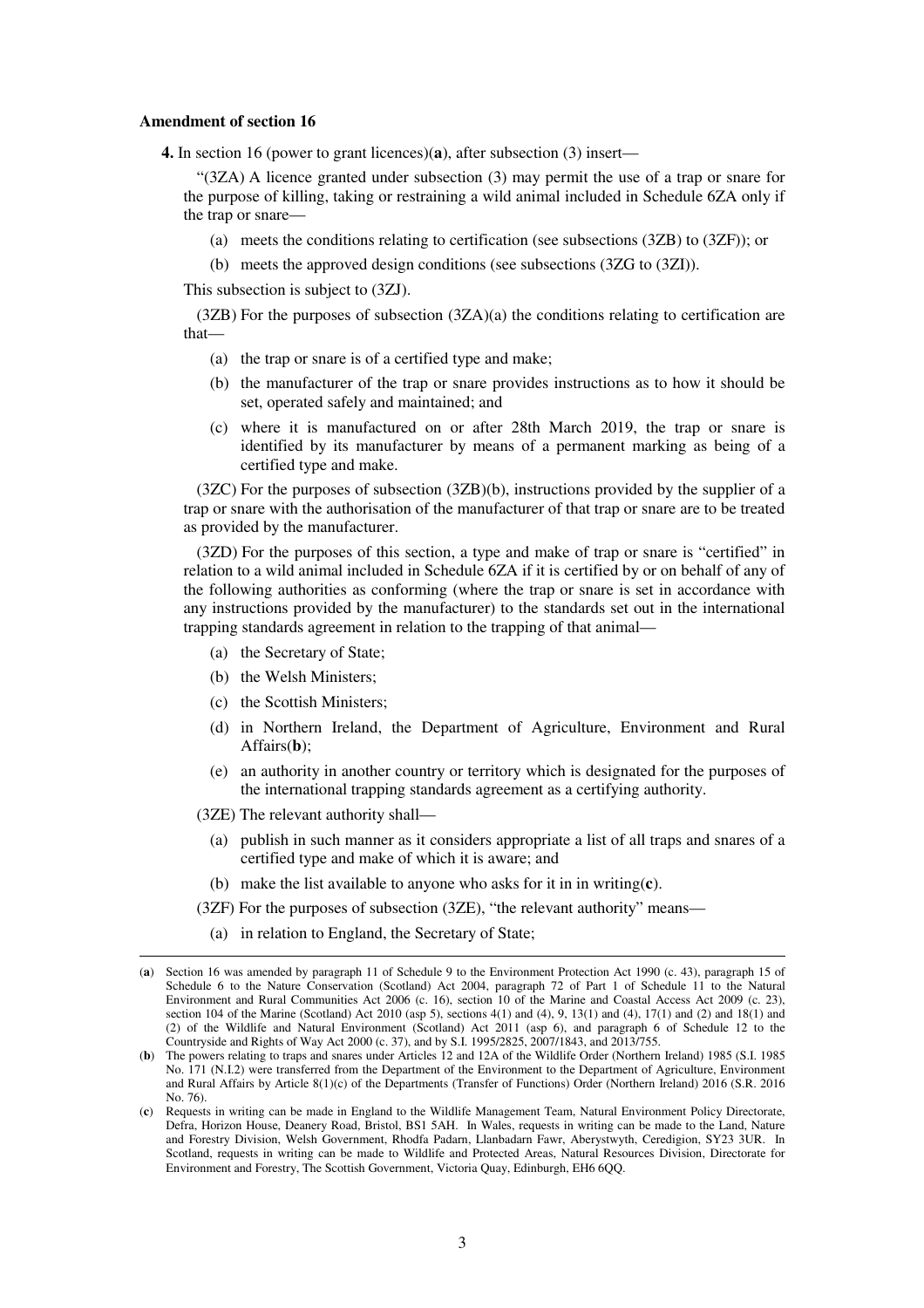- (b) in relation to Wales, the Welsh Ministers;
- (c) in relation to Scotland, the Scottish Ministers.

 $(3ZG)$  For the purposes of subsection  $(3ZA)(b)$  a trap or snare meets the approved design conditions if it—

- (a) has been constructed by the person using it; and
- (b) complies with a design approved for this purpose by or on behalf of the Secretary of State (where it is used in England or Scotland) or the Welsh Ministers (where it is used in Wales).

(3ZH) The relevant authority must—

- (a) publish in such manner as it considers appropriate details of the design of a trap or snare approved in accordance with subsection (3ZG)(b); and
- (b) make the details available to anyone who asks for them in writing(**a**).

(3ZI) In subsection (3ZH), "the relevant authority" means—

- (a) the Secretary of State, for designs of traps or snares approved for use in England;
- (b) the Welsh Ministers, for designs of traps or snares approved for use in Wales;
- (c) the Scottish Ministers, for designs of traps or snares approved for use in Scotland.

(3ZJ) Subsection (3ZA) does not apply where the licence—

- (a) is granted in accordance with any of paragraphs (a) to (d) or paragraphs (f) to (h) of subsection (3) and is subject to such conditions as the appropriate authority considers appropriate when granting the licence;
- (b) does not, in the opinion of the appropriate authority, undermine the objectives of the international trapping standards agreement; and
- (c) is accompanied by a written explanation of the reasons for that opinion and for the grant of the licence.

(3ZK) In this section "the international trapping standards agreement" means the Agreement on international humane trapping standards between the European Community, Canada and the Russian Federation(**b**).".

#### **Amendment of section 22**

**5.** In section 22 (power to vary Schedules), at the end insert—

"(6) The Secretary of State may, for the purpose of complying with the international trapping standards agreement, by order add any animal to, or remove any animal from, Schedule 6ZA.

(7) In subsection (6), "the international trapping standards agreement" has the meaning given by section 16(3ZK).".

#### **New Schedule 6ZA**

-

**6.** After Schedule 6 to that Act, insert, as Schedule 6ZA to that Act, the Schedule set out in the Schedule to these Regulations.

<sup>(</sup>**a**) Requests in writing can be made in England to the Wildlife Management Team, Natural Environment Policy Directorate, Defra, Horizon House, Deanery Road, Bristol, BS1 5AH. In Wales, requests in writing can be made to the Land, Nature and Forestry Division, Welsh Government, Rhodfa Padarn, Llanbadarn Fawr, Aberystwyth, Ceredigion, SY23 3UR. In Scotland, requests in writing can be made to Wildlife and Protected Areas, Natural Resources Division, Directorate for Environment and Forestry, The Scottish Government, Victoria Quay, Edinburgh, EH6 6QQ.

<sup>(</sup>**b**) The Agreement was approved on behalf of the European Community by Council Decision 98/142/EC (OJ No. L42, 14.2.98, p. 40). The text of the Agreement is attached to the Decision (at OJ No. L 42, 14.2.98, p. 43).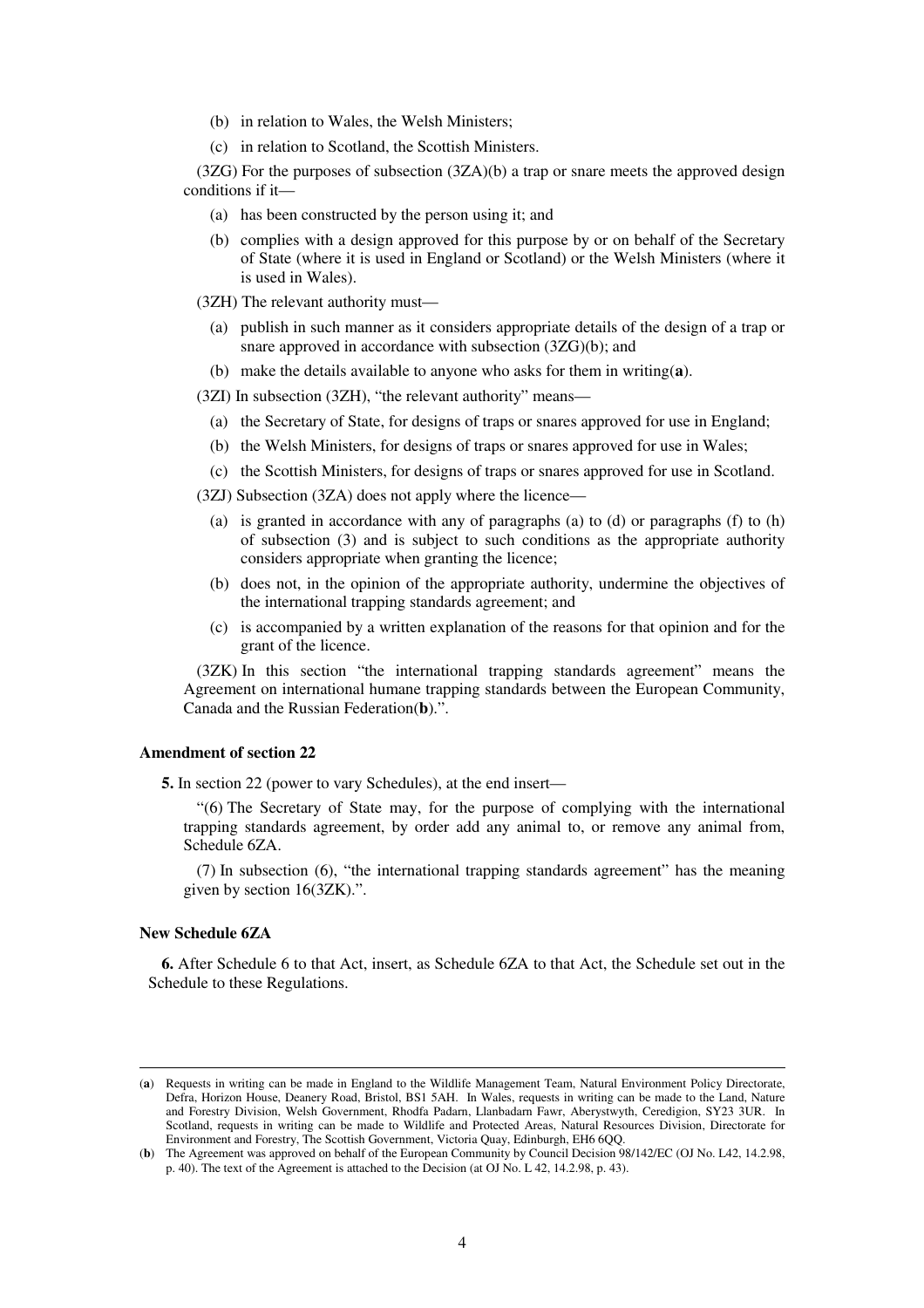### PART 3

### Amendment of other legislation

### **Amendment of the Pests Act 1954**

**7.** In section 8 of the Pests Act 1954 (restriction on type of trap in England and Wales)(**a**)—

(a) after subsection (3), insert—

"(3A) An order made under subsection (3) may not specify any type or make of trap as approved if the trap is a leghold trap."; and

(b) after subsection (8), insert—

"(8A) In subsection (3A), "leghold trap" means a device designed to restrain or capture an animal by means of jaws which close tightly upon one or more of the animal's limbs, thereby preventing withdrawal of the limb or limbs from the trap.".

### **Amendment of the Agriculture (Scotland) Act 1948**

**8.** In section 50 of the Agriculture (Scotland) Act 1948 (prohibition of night shooting, and use of spring traps)(**b**)—

- (a) in subsection (4), for "the next following subsection" substitute "subsections (4A) and  $(5)$ ":
- (b) after subsection (4) insert—

"(4A) An order made under subsection (3) may not specify any type or make of trap as approved, and an order made under subsection (4) may not authorise the use of any trap, where the trap is a leghold trap.";

- (c) in subsection (5) for "the last foregoing subsection", in both places where it occurs, substitute "subsection (4)"; and
- (d) after subsection (8) insert—

"(9) In subsection (4A), "leghold trap" means a device designed to restrain or capture an animal by means of jaws which close tightly upon one or more of the animal's limbs, thereby preventing withdrawal of the limb or limbs from the trap.".

## PART 4

### Transitional provision

### **Transitional provision**

**9.** Until 1st April 2020, Schedule 6ZA to the Wildlife and Countryside Act 1981, as set out in the Schedule to these Regulations, has effect as if the entry in respect of Mustela erminea (Stoat) were omitted.

*Name* Parliamentary Under Secretary of State Date Department for Environment, Food and Rural Affairs

<sup>(</sup>**a**) 1954 c. 68. Section 8 was amended by section 1(1) of, and Part 8 of Schedule 1 to, the Statute Law (Repeals) Act 1973 (c. 39), section 31 of, and Schedule 6 to, the Criminal Law Act 1977 (c. 45) and section 46 of the Criminal Justice Act 1982 (c. 48).

<sup>(</sup>**b**) 1948 c. 45. Section 50 was amended by section 10 of the Pests Act 1954 (c. 68).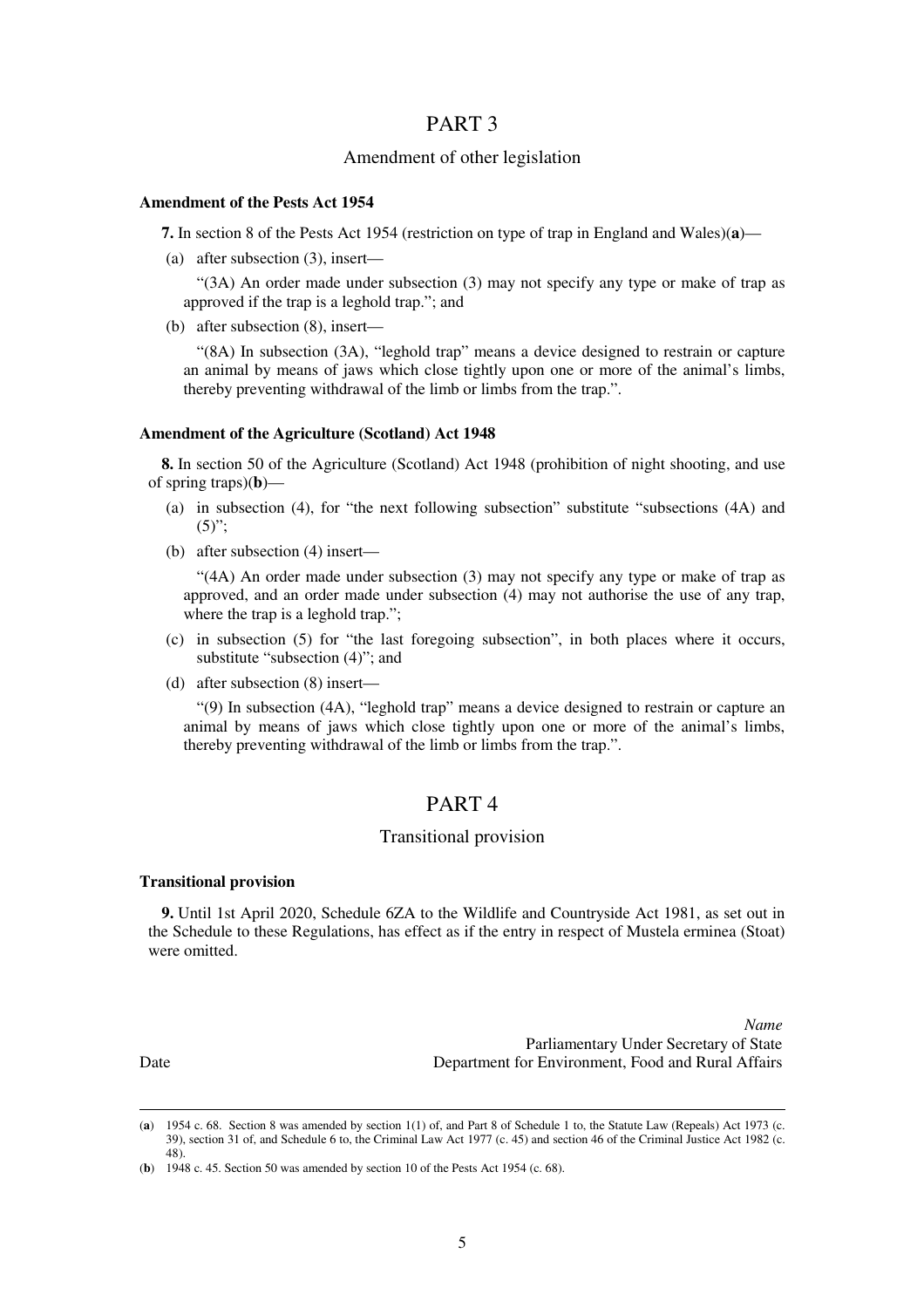*Name* Minister for Environment under authority of the Cabinet Secretary for Date Energy Planning and Rural Affairs, one of the Welsh Ministers

SCHEDULE Regulation 6

# Schedule to be inserted as Schedule 6ZA to the Wildlife and Countryside Act 1981

# "SCHEDULE 6ZA Section 11(2)

### Animals which may not be killed or taken by trapping or snaring

| Common name                       | Scientific name |
|-----------------------------------|-----------------|
| Badger                            | Meles meles     |
| Beaver, European                  | Castor fiber    |
| Marten, Pine                      | Martes martes   |
| Otter, Common                     | Lutra lutra     |
| Stoat (otherwise known as Ermine) | Mustela erminea |

NOTE. The common name or names given in the first column of this Schedule are included by way of guidance only; in the event of any dispute or proceedings, the common name or names shall not be taken into account."

### **EXPLANATORY NOTE**

### *(This note is not part of the Regulations)*

These Regulations amend the Wildlife and Countryside Act 1981 (c. 69) ("the Act") in order to implement in Great Britain requirements contained in the Agreement on international humane trapping standards concluded between the European Community, the Government of Canada and the Government of the Russian Federation ("the Agreement")(**a**).

The Regulations restate the existing prohibitions in section 11 of the Act (animals which may not be killed or taken by certain methods) in relation to the animals listed in Schedule 6, without substantively adding to them. They introduce a prohibition on using or setting in position any trap or snare for the purpose of killing or taking the Stoat (otherwise known as the Ermine) or the European Beaver. The European Beaver and the Stoat are protected under the Agreement together with the Badger, which is already listed in Schedule 6 to the Act as it applies to England, Wales and Scotland; and the Otter and the Pine Marten, which are already listed in Schedule 6 to the Act as it applies to England and Wales. All five species are now also listed in Schedule 6ZA (animals which may not be killed or taken by trapping or snaring).

The prohibitions in section  $11(2)(a)$  and (b) (as revised) (relating to using or setting in position a trap or snare) do not apply in relation to any animal specified in Schedule 6ZA where the use or

<sup>(</sup>**a**) The Agreement was approved on behalf of the European Community by Council Decision 98/142/EC (OJ No. L42, 14.2.98, p.40).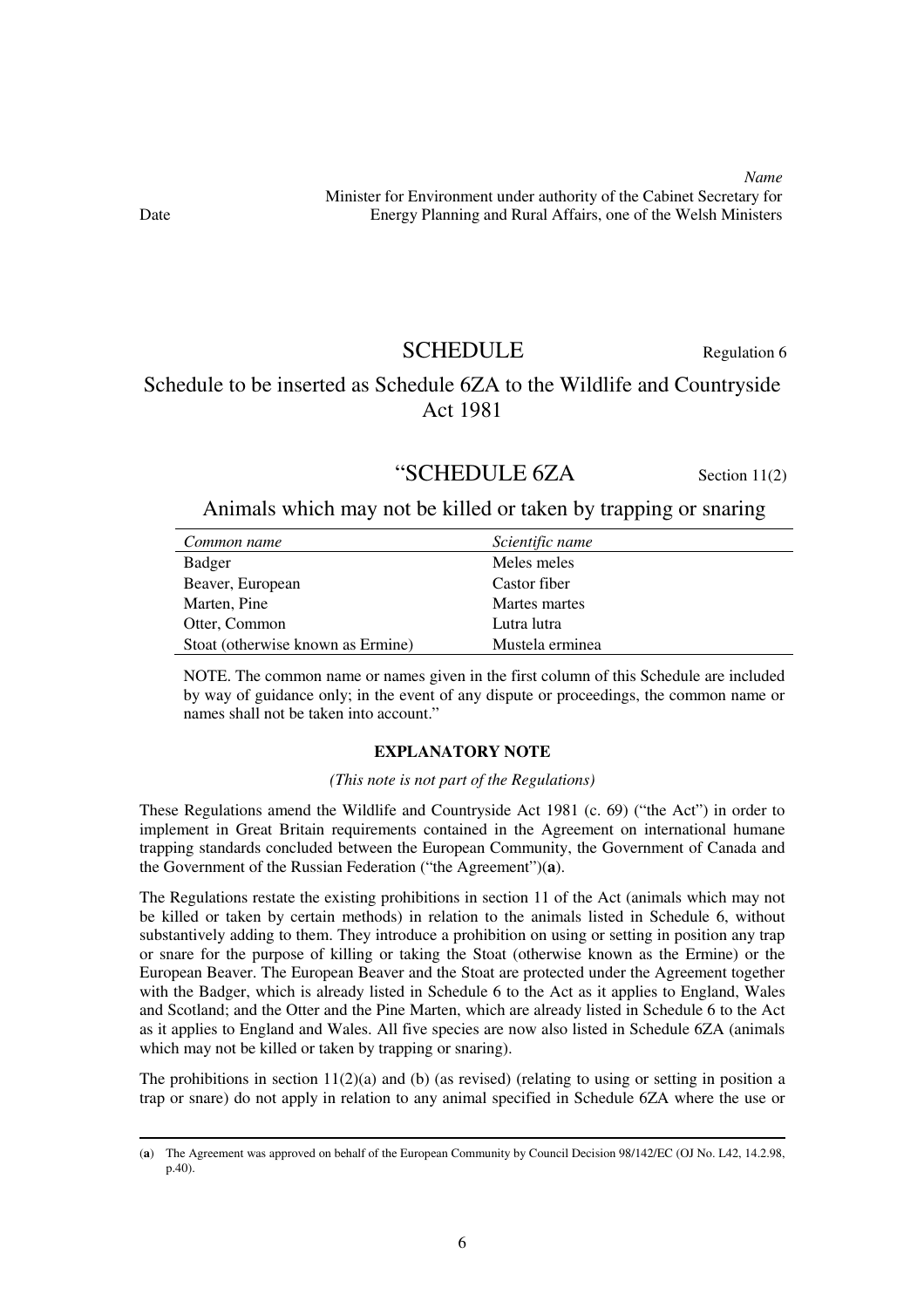setting of the trap is under and in accordance with a licence issued by Natural England, the Natural Resources Body for Wales or Scottish Natural Heritage (as the case may be), and the trap or snare is of a certified type and make and other conditions relating to certification are complied with, or is constructed by the person using it and complies with a design approved by the Secretary of State or the Welsh Ministers (as the case may be) (see section 16(3) together with new 16(3ZA) of the Act). This is subject to the exemption in new section 16(3ZJ) of the Act relating to the grant of individual licences, where in the opinion of the appropriate authority the licence does not undermine the objectives of the Agreement. For this purpose, a trap or snare is one of a certified type and make if its type and make are certified as conforming, when used in accordance with any instructions provided by the manufacturer, to the humane trapping standards set out in Annex 1 to the Agreement.

The Regulations contain a transitional provision, by virtue of which the requirement in new section 16(3ZA) does not apply to Stoat until 1st April 2020.

The Regulations also amend section 8 of the Pests Act 1954 (c. 68), and section 50 of the Agriculture (Scotland) Act 1948 (c. 45), so as to prevent the Minister and the Scottish Ministers, respectively, from approving or authorising the use of a leghold trap in an order made under those sections. This is consequential on the prohibition on the use of leghold traps contained in Council Regulation (EEC) No. 3254/91 prohibiting the use of leghold traps in the Community and the introduction into the Community of pelts and manufactured goods of certain wild animal species originating in countries which catch them by means of leghold traps or trapping methods which do not meet international trapping standards(**a**).

A full impact assessment of the effect this instrument will have on the costs of business and on the private, voluntary or public sectors is available at www.gov.uk and is annexed to the Explanatory Memorandum which is available alongside the instrument at www.legislation.gov.uk.

<sup>©</sup> Crown copyright 2018

Printed and published in the UK by The Stationery Office Limited under the authority and superintendence of Jeff James, Controller of Her Majesty's Stationery Office and Queen's Printer of Acts of Parliament.

<sup>(</sup>**a**) OJ No. L308, 9.11.1991, p.1.